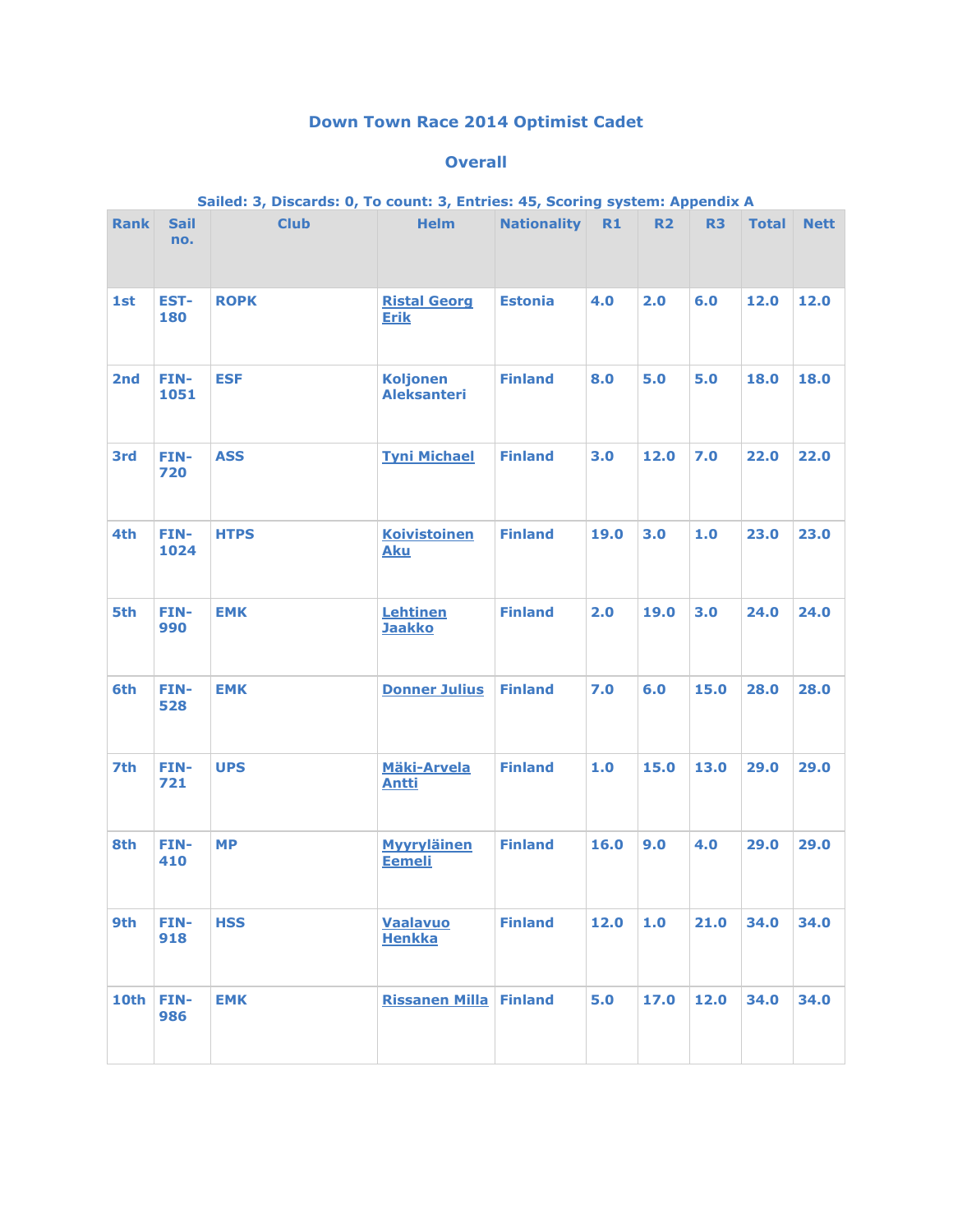| <b>11th</b> | FIN-<br>740  | <b>HSS</b>                              | <b>Aliklaavu</b><br>Venla            | <b>Finland</b> | 14.0               | 7.0                | 14.0 | 35.0        | 35.0 |
|-------------|--------------|-----------------------------------------|--------------------------------------|----------------|--------------------|--------------------|------|-------------|------|
| 12th        | FIN-<br>891  | <b>BS</b>                               | <b>Heinilä Ebbe</b>                  | <b>Finland</b> | 18.0               | 8.0                | 9.0  | 35.0        | 35.0 |
| 13th        | FIN-<br>684  | <b>TaPS</b>                             | <b>Siik Kivi</b>                     | <b>Finland</b> | 6.0                | 11.0               | 19.0 | 36.0        | 36.0 |
| 14th        | FIN-<br>1005 | <b>EPS</b>                              | <b>Kario Sini</b>                    | <b>Finland</b> | 10.0               | 13.0               | 16.0 | 39.0        | 39.0 |
| <b>15th</b> | FIN-<br>471  | <b>NJK</b>                              | <b>Lindberg Rado Finland</b>         |                | 17.0               | 14.0               | 10.0 | 41.0        | 41.0 |
| 16th        | FIN-<br>255  | <b>BSS</b>                              | <b>Björkestam</b><br><b>Juliaf</b>   | <b>Finland</b> | 9.0                | 18.0               | 18.0 | 45.0        | 45.0 |
| <b>17th</b> | FIN-<br>995  | <b>EPS</b>                              | <b>Salonen Joona Finland</b>         |                | 11.0               | 16.0               | 22.0 | 49.0        | 49.0 |
| 18th        | FIN-<br>666  | <b>BS</b>                               | <b>Feodoroff</b><br><b>Sebastian</b> | <b>Finland</b> | 20.0               | 20.0               | 11.0 | 51.0        | 51.0 |
| 19th        | FIN-<br>514  | <b>BSS</b>                              | <b>Kvist Jonatan</b>                 | <b>Finland</b> | 46.0<br><b>BFD</b> | 4.0                | 2.0  | 52.0        | 52.0 |
| 20th        | FIN-<br>72   | <b>Uudenkaupungin</b><br>Purjehdusseura | <b>Kuisma Onni</b>                   | <b>Finland</b> | 46.0<br><b>BFD</b> | 10.0               | 8.0  | 64.0        | 64.0 |
| 21st        | FIN-<br>722  | <b>UPS</b>                              | Lehtonen<br><b>Camilla</b>           | <b>Finland</b> | 46.0<br><b>DNC</b> | 21.0               | 17.0 | 84.0        | 84.0 |
| 22nd FIN-   | 888          | <b>ESF</b>                              | <b>Lindell Lasse</b>                 | <b>Finland</b> | 21.0               | 46.0<br><b>DNF</b> | 20.0 | 87.0        | 87.0 |
| 23rd        | FIN-         | <b>ESF</b>                              | <b>Diesen Lovisa</b>                 | <b>Finland</b> | 13.0               | 46.0               | 46.0 | 105.0 105.0 |      |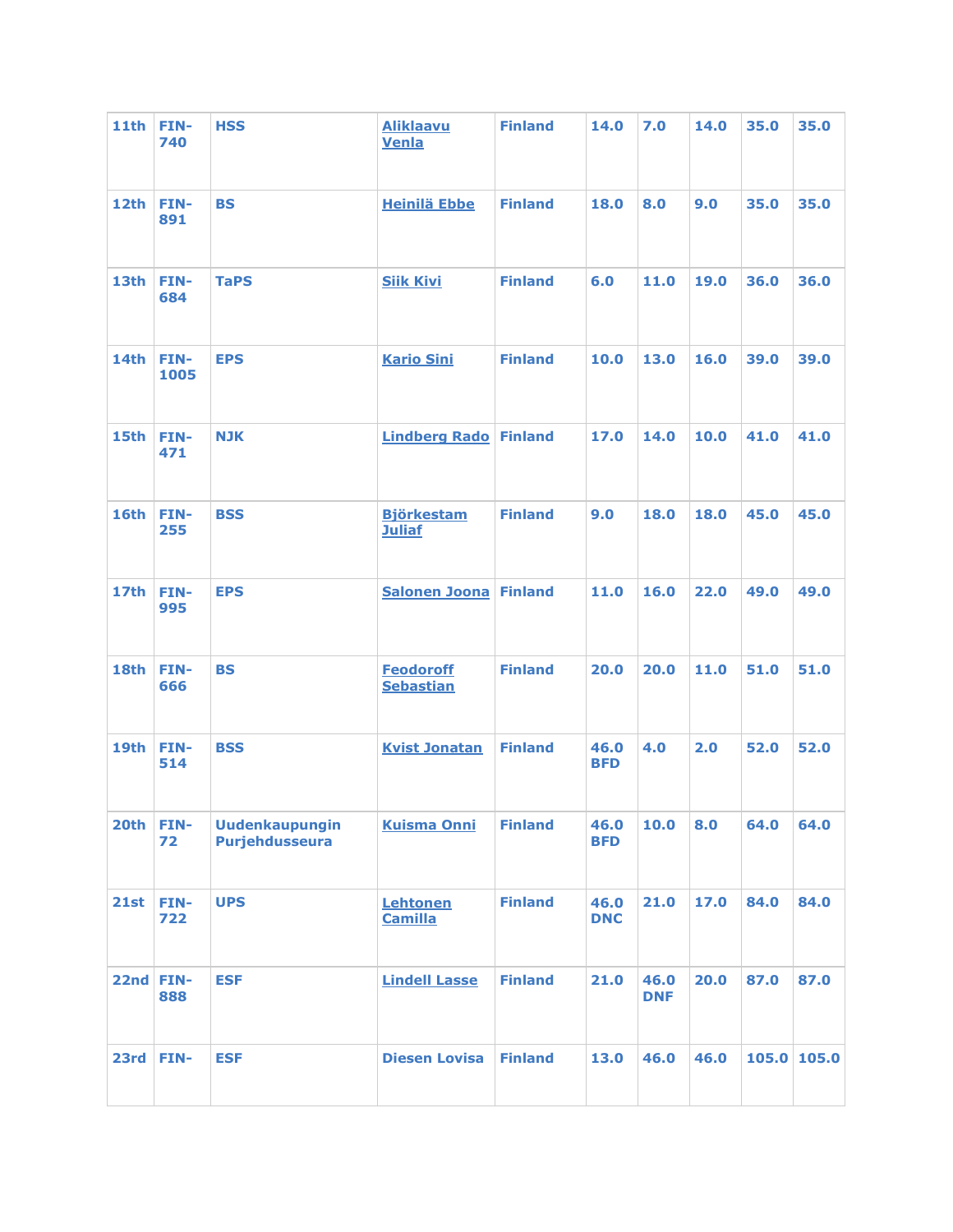|                  | 53          |                               |                                   |                |                    | <b>DNC</b>         | <b>DNC</b>         |             |             |
|------------------|-------------|-------------------------------|-----------------------------------|----------------|--------------------|--------------------|--------------------|-------------|-------------|
| 24th             | FIN-<br>276 | <b>BSS</b>                    | <b>Holmström</b><br><b>Robert</b> | <b>Finland</b> | 15.0               | 46.0<br><b>DNC</b> | 46.0<br><b>DNC</b> |             | 107.0 107.0 |
| 25th             | FIN-<br>772 | <b>NJK</b>                    | Eväsoja lina                      | <b>Finland</b> | 22.0               | 46.0<br><b>DNC</b> | 46.0<br><b>DNC</b> |             | 114.0 114.0 |
| 26th             | FIN-<br>534 | <b>NJK</b>                    | <b>Slotte Sofia</b>               | <b>Finland</b> | 46.0<br><b>DNC</b> | 46.0<br><b>DNF</b> | 23.0               |             | 115.0 115.0 |
| 27th             | FIN-<br>742 | <b>NJK</b>                    | <b>Stenius</b><br><b>Edvard</b>   | <b>Finland</b> | 46.0<br><b>DNC</b> | 46.0<br><b>DNC</b> | 46.0<br><b>DNC</b> |             | 138.0 138.0 |
| 27th             | FIN-<br>879 | <b>NJK</b>                    | <b>Elshout Luca</b>               | <b>Finland</b> | 46.0<br><b>DNC</b> | 46.0<br><b>DNC</b> | 46.0<br><b>DNC</b> |             | 138.0 138.0 |
| 27th             | FIN-<br>873 | <b>ESF</b>                    | <b>Jokinen</b><br><b>Valtteri</b> | <b>Finland</b> | 46.0<br><b>DNC</b> | 46.0<br><b>DNC</b> | 46.0<br><b>DNC</b> |             | 138.0 138.0 |
| 27th             | FIN-<br>974 | <b>BSS</b>                    | <b>Uski Pette</b>                 | <b>Finland</b> | 46.0<br><b>DNC</b> | 46.0<br><b>DNC</b> | 46.0<br><b>DNC</b> | 138.0 138.0 |             |
| <b>27th</b>      | FIN-<br>979 | <b>HSS</b>                    | <b>Tanhuanpää</b><br><b>Oskar</b> | <b>Finland</b> | 46.0<br><b>DNC</b> | 46.0<br><b>DNC</b> | 46.0<br><b>DNC</b> |             | 138.0 138.0 |
| 27th             | FIN-<br>359 | Tuusulan pursiseura   Immonen | <u>Aaro</u>                       | <b>Finland</b> | 46.0<br><b>DNC</b> | 46.0<br><b>DNC</b> | 46.0<br><b>DNC</b> | 138.0 138.0 |             |
| 27 <sub>th</sub> | FIN-<br>764 | <b>ESF</b>                    | <b>Nilsson Victor Finland</b>     |                | 46.0<br><b>DNC</b> | 46.0<br><b>DNC</b> | 46.0<br><b>DNC</b> | 138.0 138.0 |             |
| 27th FIN-        | 1045        | <b>EMK</b>                    | <b>Hokka Siiri</b>                | <b>Finland</b> | 46.0<br><b>DNF</b> | 46.0<br><b>DNC</b> | 46.0<br><b>DNC</b> |             | 138.0 138.0 |
| 27th             | FIN-<br>790 | <b>JVS</b>                    | Rintamäki Ella Finland            |                | 46.0<br><b>DNC</b> | 46.0<br><b>DNC</b> | 46.0<br><b>DNC</b> |             | 138.0 138.0 |